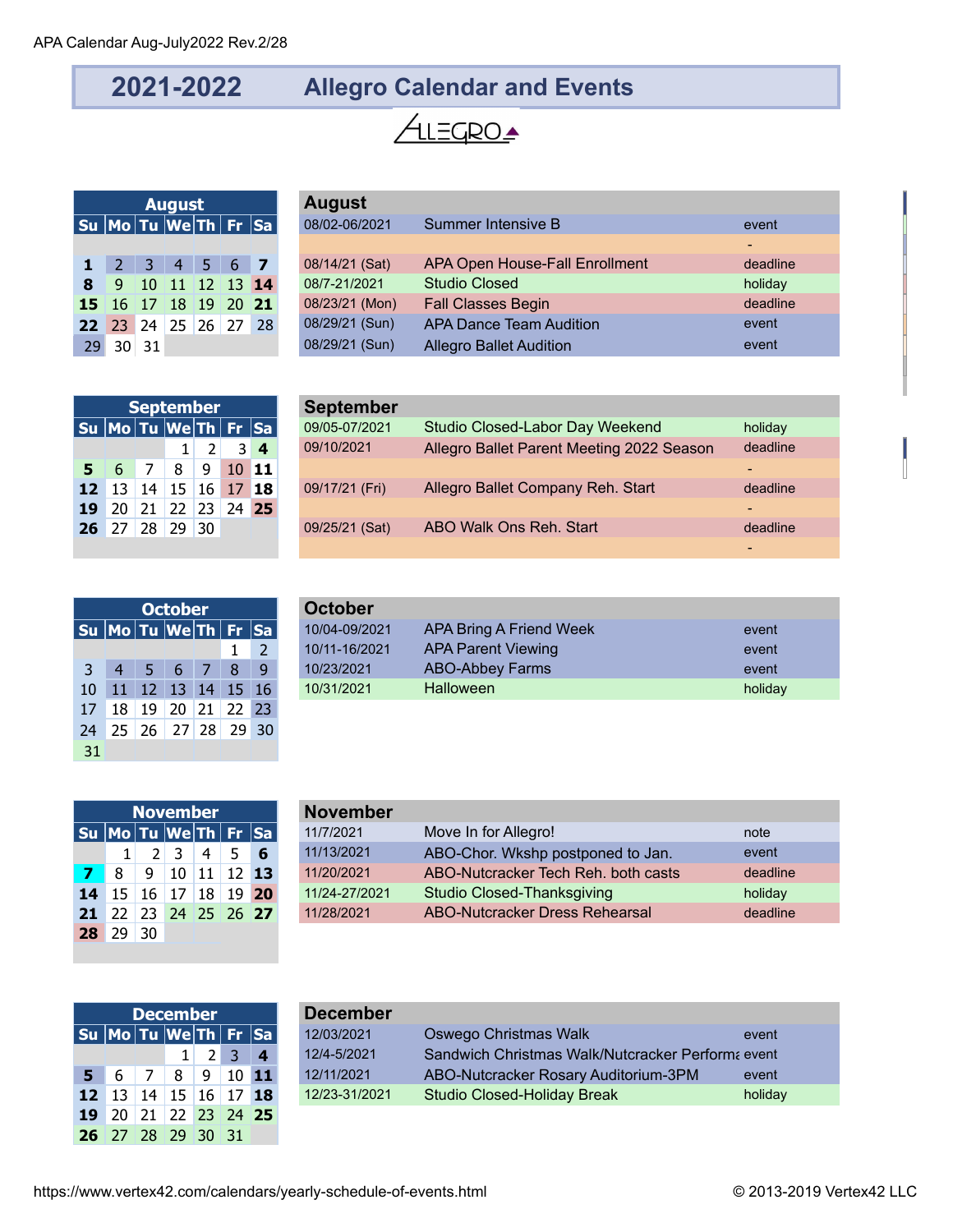|                      |    |    | <b>January</b>    |   |          |   | <b>January</b> |
|----------------------|----|----|-------------------|---|----------|---|----------------|
| Su Mo Tu We Th Fr Sa |    |    |                   |   |          |   | 01/01-05/20    |
|                      |    |    |                   |   |          |   | 01/15/2022     |
| $\overline{2}$       | -3 |    | $4 \mid 5$        | 6 |          | 8 | 01/03-05/22    |
| $\mathbf{9}$         | 10 | 11 | $12 \mid 13 \mid$ |   | 14 15    |   | 01/29/2022     |
| 16                   | 17 | 18 | 19                |   | 20 21 22 |   | 01/28-29/20    |
| 23                   | 24 |    | 25 26 27 28 29    |   |          |   | 01/30/2022     |
| 30                   | 31 |    |                   |   |          |   |                |

|                |                          |                 | <b>January</b>               |     |       |             | January       |                                    |          |  |  |  |  |  |  |
|----------------|--------------------------|-----------------|------------------------------|-----|-------|-------------|---------------|------------------------------------|----------|--|--|--|--|--|--|
|                | Su  Mo Tu  We Th  Fr  Sa |                 |                              |     |       |             | 01/01-05/2022 | <b>Studio Closed-Holiday Break</b> | holiday  |  |  |  |  |  |  |
|                |                          |                 |                              |     |       |             | 01/15/2022    | <b>ABO-Rehearsals start</b>        | deadline |  |  |  |  |  |  |
|                | $2 \t3 \t4 \t5 \t6$      |                 |                              |     |       | 8           | 01/03-05/22   | Make-up classes from move          |          |  |  |  |  |  |  |
| 9 <sup>1</sup> | 10                       | 11 <sup>1</sup> | $12 \mid 13 \mid 14 \mid 15$ |     |       |             | 01/29/2022    | APA Recital Sign up Deadline       | deadline |  |  |  |  |  |  |
| $16-$          | -17                      | 18              | 19                           | 120 | 21 22 |             | 01/28-29/2022 | <b>Grand Opening!!</b>             |          |  |  |  |  |  |  |
|                | 23 24                    | 25              |                              |     |       | 26 27 28 29 | 01/30/2022    | <b>Grand Opening Week!!</b>        |          |  |  |  |  |  |  |

|                                                                                                  |                      | <b>February</b>                    |           |     | <b>February</b> |
|--------------------------------------------------------------------------------------------------|----------------------|------------------------------------|-----------|-----|-----------------|
| $ \mathsf{S}\mathsf{u} \mathsf{Mo} \mathsf{Tu} \mathsf{We} \mathsf{Th} \mathsf{Fr} \mathsf{Sa} $ |                      |                                    |           |     | 02/11-13/202    |
|                                                                                                  |                      | $1 \ 2 \ 3$                        | <b>47</b> | - 5 |                 |
| 6                                                                                                | - 7 I                | $8 \mid 9 \mid 10 \mid 11 \mid 12$ |           |     | 02/28/2022      |
|                                                                                                  | 13 14 15 16 17 18 19 |                                    |           |     |                 |
|                                                                                                  | 20 21 22 23 24 25 26 |                                    |           |     |                 |
| 27                                                                                               | -28                  |                                    |           |     |                 |
|                                                                                                  |                      |                                    |           |     |                 |

|                |                           |    | <b>February</b> |  |                  | <b>February</b> |                       |       |
|----------------|---------------------------|----|-----------------|--|------------------|-----------------|-----------------------|-------|
|                | Su  Mo Tu  We Th   Fr  Sa |    |                 |  |                  | 02/11-13/2022   | YAGP Group #1         |       |
|                |                           |    |                 |  |                  |                 |                       |       |
| 6 <sup>1</sup> |                           |    | 9               |  | $ 10 \t11 \t12 $ | 02/28/2022      | <b>Parent Viewing</b> | event |
| 13             | 14                        | 15 | 16 17           |  | 18 19            |                 |                       |       |
|                |                           |    |                 |  |                  |                 |                       |       |

|                      |                          | <b>March</b>        |    |  |               |
|----------------------|--------------------------|---------------------|----|--|---------------|
| Su Mo Tu We Th Fr Sa |                          |                     |    |  | $03/01 - 05/$ |
|                      |                          | $1 \quad 2 \quad 3$ | 45 |  | 03/07-12/     |
| 6                    | $\overline{\phantom{0}}$ | 8 9 10 11 12        |    |  | 03/18-20/     |
|                      | 13 14 15 16 17 18 19     |                     |    |  | $03/24 - 27/$ |
| <b>20</b>            | 21 22 23 24 25 26        |                     |    |  | 03/27-31      |
| 27                   |                          | 28 29 30 31         |    |  |               |

| March      |                                                |   |                          |                                 |       |                 | <b>March</b>  |                            |         |
|------------|------------------------------------------------|---|--------------------------|---------------------------------|-------|-----------------|---------------|----------------------------|---------|
|            | Su  Mo  Tu  We  Th   Fr  Sa  <br>03/01-05/2022 |   |                          | <b>APA: Parent Viewing Week</b> | event |                 |               |                            |         |
|            |                                                |   | $\overline{\mathcal{L}}$ |                                 |       | $4\overline{5}$ | 03/07-12/2022 | APA: Bring A Friend Week   | event   |
| $6 \mid 7$ |                                                | 8 | $9 \t10 \t11 \t12$       |                                 |       |                 | 03/18-20/2022 | YAGPGrp #2/Nuvo Conv. Comp | $\sim$  |
|            | <b>13</b> 14 15 16 17 18 19                    |   |                          |                                 |       |                 | 03/24-27/2022 | ABO:RDA TBD                | event   |
|            | 20 21 22 23 24 25 26                           |   |                          |                                 |       |                 | 03/27-31/2022 | <b>APA:Spring Break</b>    | holiday |

|                                                                                                                                                                                                     |                      | <b>April</b> |  |            |             |
|-----------------------------------------------------------------------------------------------------------------------------------------------------------------------------------------------------|----------------------|--------------|--|------------|-------------|
| $\overline{\phantom{a}}$ Su $\overline{\phantom{a}}$ Mo $\overline{\phantom{a}}$ Tu $\overline{\phantom{a}}$ We Th $\overline{\phantom{a}}$ Fr $\overline{\phantom{a}}$ Sa $\overline{\phantom{a}}$ |                      |              |  |            | $04/01 - C$ |
|                                                                                                                                                                                                     |                      |              |  | $1\vert 2$ | $04/15-1$   |
| 3 <sup>1</sup>                                                                                                                                                                                      |                      | 4 5 6 7 8    |  | - 9        | $05/6 - 8/$ |
|                                                                                                                                                                                                     | 10 11 12 13 14 15 16 |              |  |            |             |
|                                                                                                                                                                                                     | 17 18 19 20 21 22 23 |              |  |            |             |
|                                                                                                                                                                                                     | 24 25 26 27 28 29 30 |              |  |            |             |

|                           |   | <b>April</b> |   |              | <b>April</b>  |                                    |         |
|---------------------------|---|--------------|---|--------------|---------------|------------------------------------|---------|
| Su  Mo Tu  We Th   Fr  Sa |   |              |   |              | 04/01-03/2022 | Studio Closed: Limited fitness     | holiday |
|                           |   |              |   | $1$ $2$      | 04/15-18/2022 | <b>Studio Closed: Easter Break</b> | holidav |
| $3 \mid 4$                | 5 | $6 \mid 7$   | 8 | $\mathbf{9}$ | 05/6-8/2022   | <b>Groove Competition</b>          |         |

| <b>May</b>           |                  |           |                                 |                |     |  |  |  |  |  |  |  |
|----------------------|------------------|-----------|---------------------------------|----------------|-----|--|--|--|--|--|--|--|
| Su Mo Tu We Th Fr Sa |                  |           |                                 |                |     |  |  |  |  |  |  |  |
|                      |                  |           |                                 |                |     |  |  |  |  |  |  |  |
| 1                    | $2 \overline{ }$ | $\vert$ 3 |                                 | $\overline{5}$ | 6 7 |  |  |  |  |  |  |  |
| 8                    | 9                |           | $10 \mid 11 \mid 12 \mid 13$ 14 |                |     |  |  |  |  |  |  |  |
| 15                   |                  |           | 16 17 18 19 20 21               |                |     |  |  |  |  |  |  |  |
| 22                   | $\vert$ 23       |           | $ 24 25 26 27$ 28               |                |     |  |  |  |  |  |  |  |
| 29                   | 30               | $\Box$ 31 |                                 |                |     |  |  |  |  |  |  |  |

| <b>May</b> |                           |                 |                                 |       |  |       | <b>May</b>    |                                     |         |
|------------|---------------------------|-----------------|---------------------------------|-------|--|-------|---------------|-------------------------------------|---------|
|            | Su  Mo Tu  We Th   Fr  Sa |                 |                                 |       |  |       | 05/01/2022    | ABO: Spring Repertoire Concert      | event   |
|            |                           |                 |                                 |       |  |       |               |                                     |         |
|            | $1 \mid 2$                |                 | $3 \mid 4 \mid 5 \mid 6 \mid 7$ |       |  |       | 05/22/2022    | ABO: Audition for 2022-2023 Season  | event   |
| 8          | -9                        | 10 <sup>1</sup> | $11 \mid 12 \mid 13$ 14         |       |  |       | 05/28-30/2022 | Studio Closed: Memorial Day Weekend | holiday |
| $15-$      | 16                        | 17              |                                 | 18 19 |  | 20 21 |               |                                     | -       |
|            | $22 \ 23$                 | 24              | 25 26 27 28                     |       |  |       |               |                                     |         |
|            |                           |                 |                                 |       |  |       |               |                                     |         |

**June June**